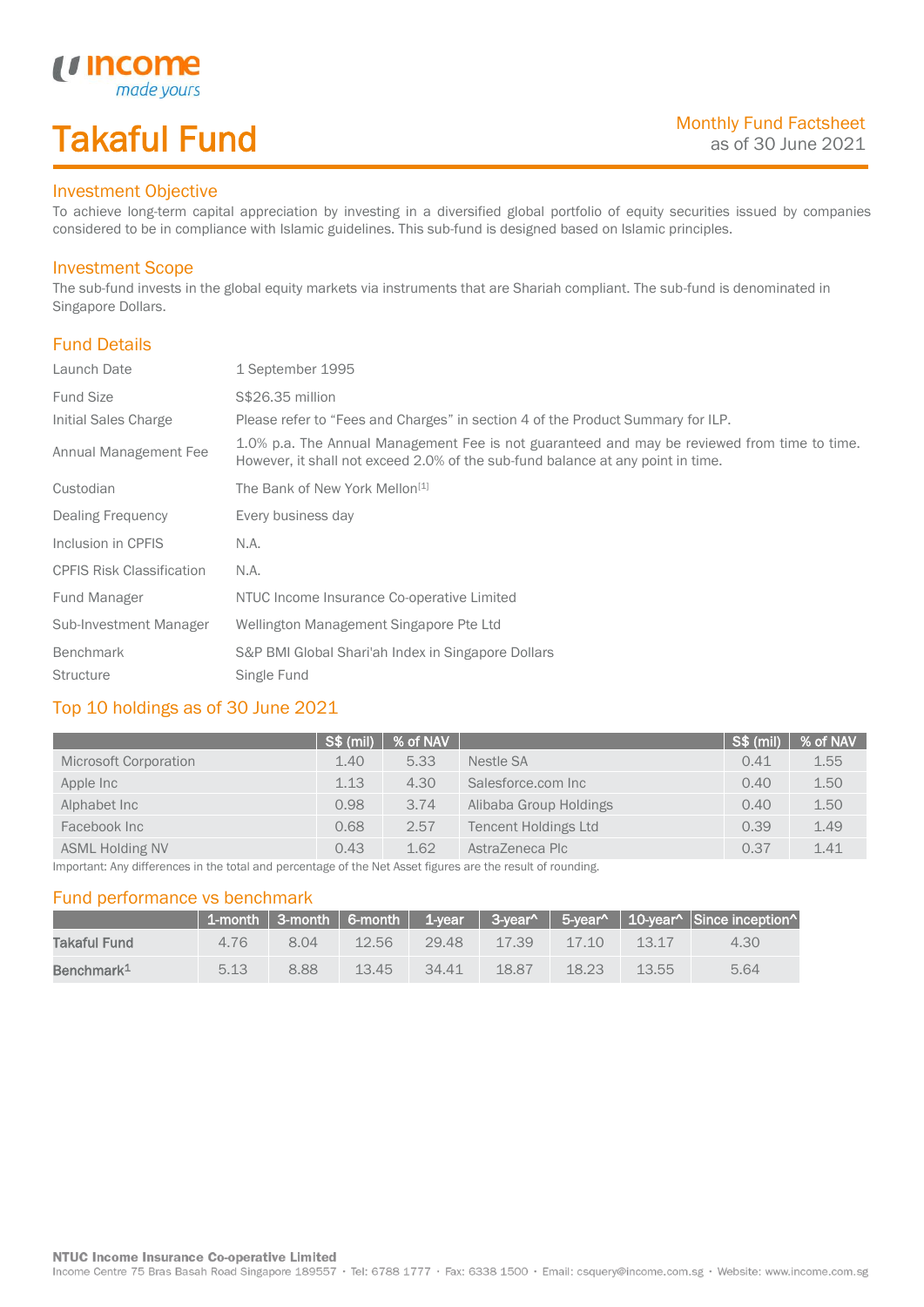# Takaful Fund

*<u>Income</u>*<br>made yours

I



The returns are calculated using bid-to-bid prices, in Singapore dollar terms, with dividends and distributions reinvested. ^Returns above one year are annualized. Past performance is not indicative of future performance. Fees & charges payable through deduction of premium or cancellation of units are excluded from this calculation.

#### <sup>1</sup> Note to our Policyholders on Revision of Benchmark Return:

Effective from 1 April 2011, dividend reinvested has been included in the returns of the Benchmark to achieve a better comparison of the Fund performance against its Benchmark. The historical Benchmark returns for the period from 1 July 2010 to 31 March 2011 have therefore been revised.

#### **Volatility**

|                     | <b>Annual Volatility (%)</b> |
|---------------------|------------------------------|
| <b>Takaful Fund</b> | 15.63                        |

Calculated using bid-bid prices in Singapore Dollar terms, with dividends and distribution reinvested.

**NTUC Income Insurance Co-operative Limited** 

Income Centre 75 Bras Basah Road Singapore 189557 · Tel: 6788 1777 · Fax: 6338 1500 · Email: csquery@income.com.sg · Website: www.income.com.sg